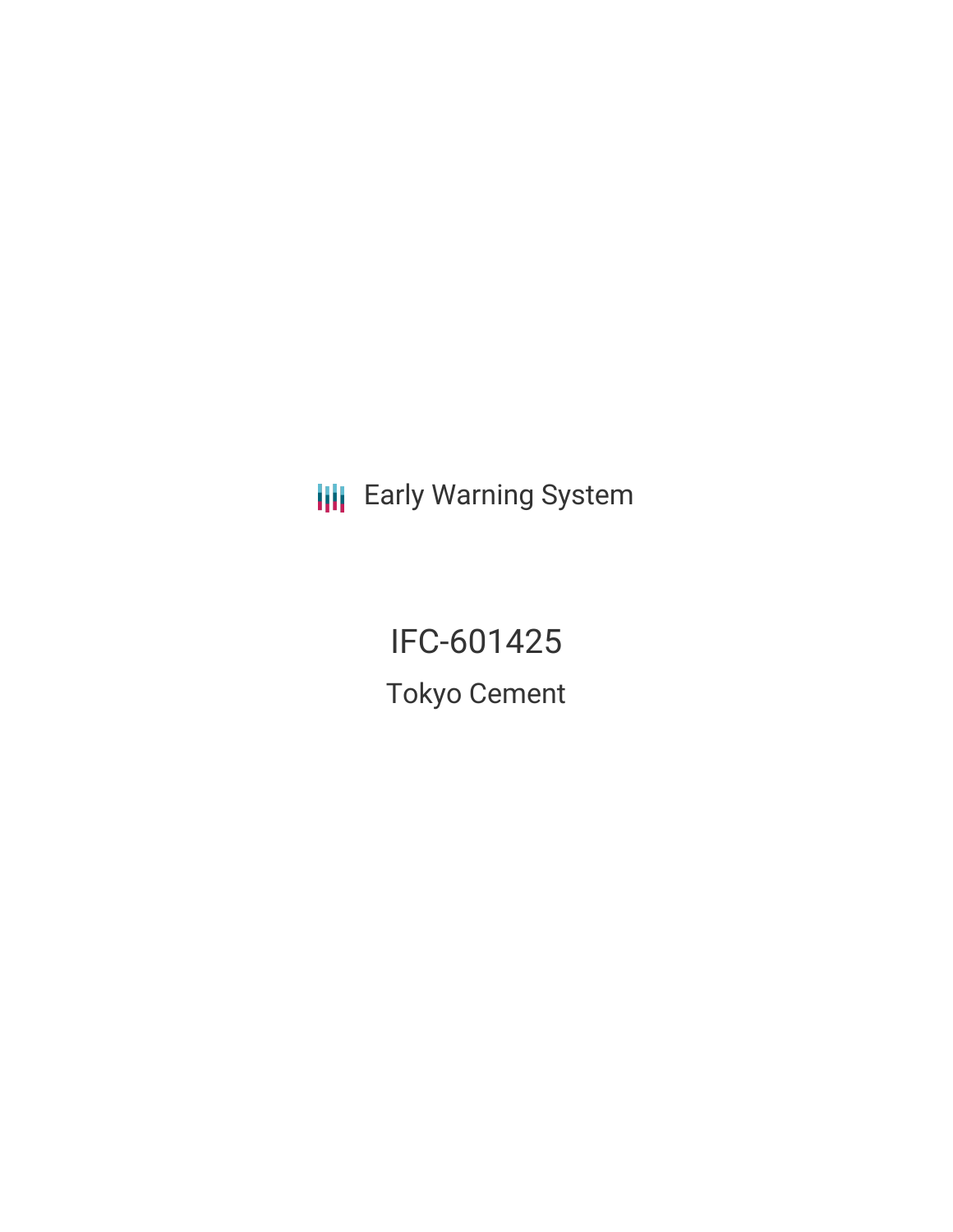

## **Quick Facts**

| Countries                     | Sri Lanka                                 |
|-------------------------------|-------------------------------------------|
| <b>Financial Institutions</b> | International Finance Corporation (IFC)   |
| Status                        | Active                                    |
| <b>Bank Risk Rating</b>       |                                           |
| <b>Voting Date</b>            | 2016-01-17                                |
| <b>Borrower</b>               | <b>Tokyo Cement</b>                       |
| Sectors                       | Industry and Trade, Technical Cooperation |
| <b>Project Cost (USD)</b>     | \$ 0.07 million                           |
|                               |                                           |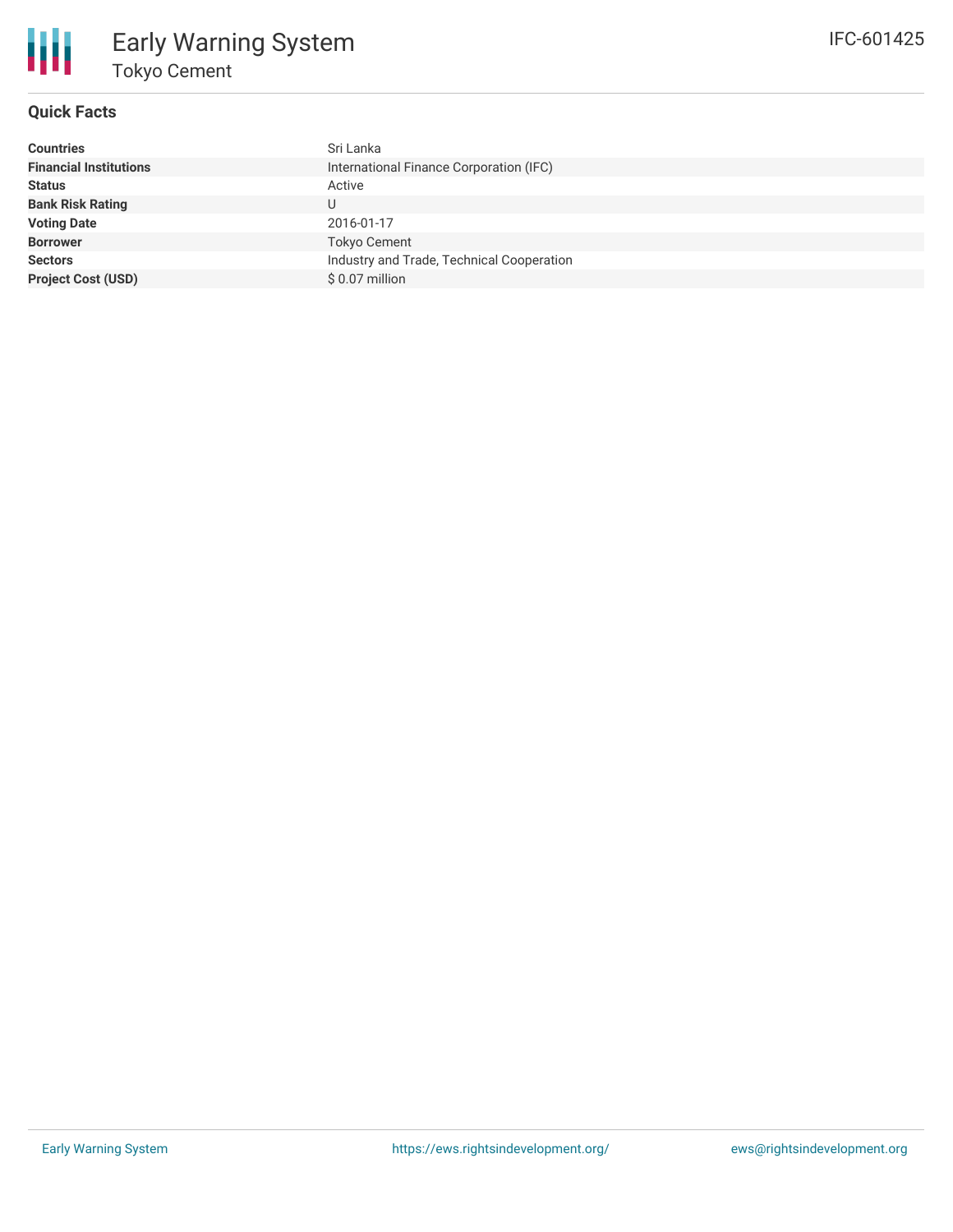

## **Project Description**

IFC at the request of Tokyo Cement is partnering with the firm to train 1,000 of their retailers to improve business skills such as on inventory control, planning, cash flow, customer care. Based on an assessment conducted by IFC in consultation Tokyo Cement, customized training modules to suit the training needs of distributors and SME retailers developed. Language of the training modules will be in the local languages of preference.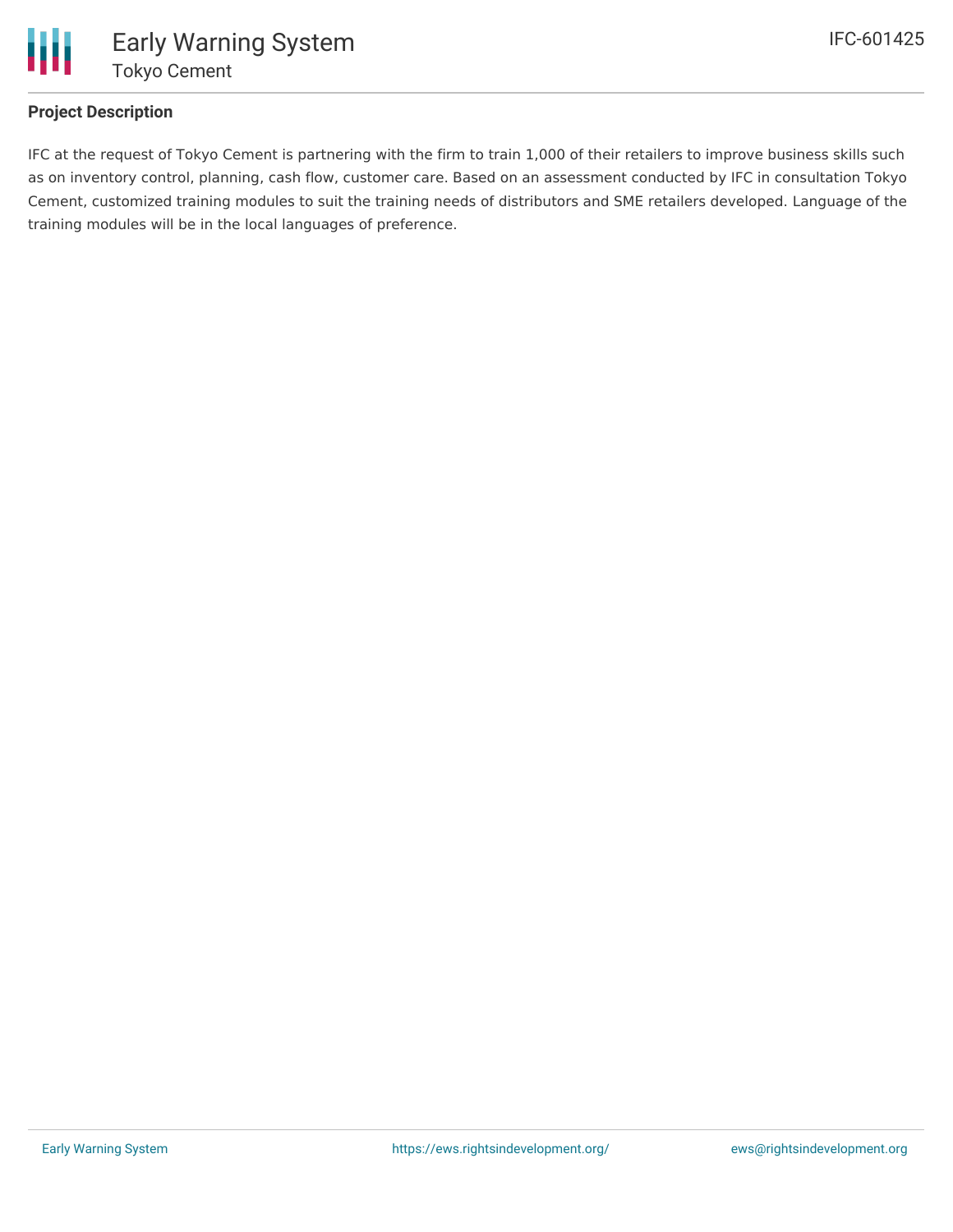## **Investment Description**

• International Finance Corporation (IFC)